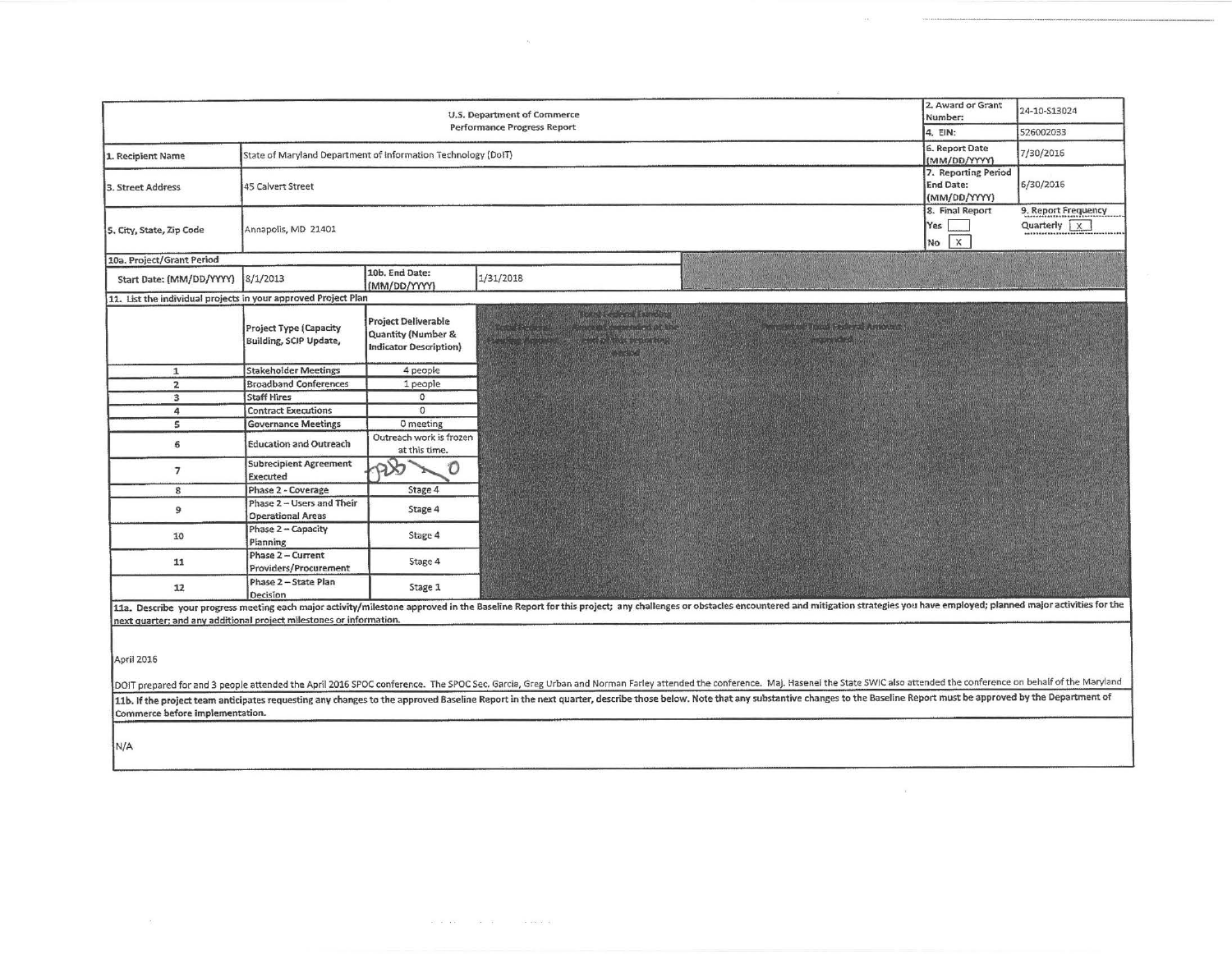| 11c. Provide any other information that would be useful to NTIA as it assesses this project's progress.                                                    |                                                                                   |                                                                                 |                          |                      |                               |                   |                 |                                         |                                          |  |
|------------------------------------------------------------------------------------------------------------------------------------------------------------|-----------------------------------------------------------------------------------|---------------------------------------------------------------------------------|--------------------------|----------------------|-------------------------------|-------------------|-----------------|-----------------------------------------|------------------------------------------|--|
|                                                                                                                                                            |                                                                                   |                                                                                 |                          |                      |                               |                   |                 |                                         |                                          |  |
| N/A                                                                                                                                                        |                                                                                   |                                                                                 |                          |                      |                               |                   |                 |                                         |                                          |  |
| 11d. Describe any success stories or best practices you have identified. Please be as specific as possible.                                                |                                                                                   |                                                                                 |                          |                      |                               |                   |                 |                                         |                                          |  |
| N/A                                                                                                                                                        |                                                                                   |                                                                                 |                          |                      |                               |                   |                 |                                         |                                          |  |
| 12. Personnel                                                                                                                                              |                                                                                   |                                                                                 |                          |                      |                               |                   |                 |                                         |                                          |  |
| 12a. If the project is not fully staffed, describe how any lack of staffing may impact the project's time line and when the project will be fully staffed. |                                                                                   |                                                                                 |                          |                      |                               |                   |                 |                                         |                                          |  |
|                                                                                                                                                            |                                                                                   |                                                                                 |                          |                      |                               |                   |                 |                                         |                                          |  |
| 12b. Staffing Table                                                                                                                                        |                                                                                   |                                                                                 |                          |                      |                               |                   |                 |                                         |                                          |  |
| Job Title                                                                                                                                                  | FTE%                                                                              |                                                                                 |                          |                      | Project (s) Assigned          |                   |                 |                                         | Change                                   |  |
| Assistant Bureau Chief/Chief                                                                                                                               |                                                                                   |                                                                                 |                          |                      |                               |                   |                 |                                         |                                          |  |
| Information Officer;                                                                                                                                       |                                                                                   |                                                                                 |                          |                      |                               |                   |                 |                                         |                                          |  |
| Technology and Information                                                                                                                                 |                                                                                   | Law Enforcement SME for FirstNet/SLIGP work                                     |                          |                      |                               |                   |                 |                                         | No Change                                |  |
| Management Command of the                                                                                                                                  |                                                                                   |                                                                                 |                          |                      |                               |                   |                 |                                         |                                          |  |
| Maryland Department of State                                                                                                                               |                                                                                   |                                                                                 |                          |                      |                               |                   |                 |                                         |                                          |  |
| Police                                                                                                                                                     | 20%                                                                               |                                                                                 |                          |                      |                               |                   |                 |                                         |                                          |  |
| Department of Information                                                                                                                                  |                                                                                   |                                                                                 |                          |                      |                               |                   |                 |                                         |                                          |  |
| Technology Radio System                                                                                                                                    |                                                                                   | Program Management at the State level for SLIGP                                 |                          |                      |                               |                   |                 |                                         | No Change                                |  |
| Director                                                                                                                                                   | 20%                                                                               |                                                                                 |                          |                      |                               |                   |                 |                                         |                                          |  |
| Department of Information                                                                                                                                  |                                                                                   |                                                                                 |                          |                      |                               |                   |                 |                                         | No Change                                |  |
| Technology Systems Engineer                                                                                                                                | 30%                                                                               | Engineering and program management support at the State level for FirstNet work |                          |                      |                               |                   |                 |                                         |                                          |  |
| Department of Information                                                                                                                                  |                                                                                   |                                                                                 |                          |                      |                               |                   |                 |                                         |                                          |  |
| <b>Technology GIS Deputy</b>                                                                                                                               |                                                                                   | GIS support at the State level                                                  |                          |                      |                               |                   |                 |                                         | No Change                                |  |
| Director                                                                                                                                                   | 10%                                                                               |                                                                                 |                          |                      |                               |                   |                 |                                         |                                          |  |
|                                                                                                                                                            |                                                                                   |                                                                                 |                          |                      |                               |                   |                 |                                         |                                          |  |
| 13. Subcontracts (Vendors and/or Subrecipients)                                                                                                            |                                                                                   |                                                                                 |                          |                      |                               |                   |                 |                                         |                                          |  |
| 13a. Subcontracts Table - include all subcontractors. The totals from this table must equal the "Subcontracts Total" in Question 14f.                      |                                                                                   |                                                                                 |                          |                      |                               |                   |                 |                                         |                                          |  |
| Name                                                                                                                                                       | <b>Subcontract Purpose</b>                                                        |                                                                                 | Type<br>(Vendor/Subrec.) | RFP/RFQ Issued (Y/N) | Contract<br>Executed<br>(Y/N) | <b>Start Date</b> | <b>End Date</b> | <b>Total Federal Funds</b><br>Allocated | <b>Total Matching Funds</b><br>Allocated |  |
| <b>Integrity Consulting</b>                                                                                                                                | Broadband Technical SME                                                           |                                                                                 | Contractor               | Y                    | Y                             | 12.9.14           | 7.31.16         | \$313,560.00                            | \$0.00                                   |  |
| University of Maryland Center<br>for Health and Homeland                                                                                                   | Broadband Outreach Administrator, Regional                                        |                                                                                 | Contractor               | N                    | Y                             | 8.1.13            | 1.31.18         | \$998,275.00                            | \$0.00                                   |  |
|                                                                                                                                                            | Coordinators, and Grants Management                                               |                                                                                 |                          |                      |                               |                   |                 |                                         |                                          |  |
| Security<br>Western Maryland Regional<br>Coordinator and Exercise<br>Director (Allegany County)                                                            | developement, and data collection activites.                                      | Western MD Regional Outreach coordinator, exercise                              | Contractor               | И                    | Y                             | 10.30.14          | 7.31.16         | \$75,000.00                             | \$0.00                                   |  |
| Salisbury State University<br>(ESRGC)                                                                                                                      | Broadband Website and Mapping and Data Collection<br>Analysis                     |                                                                                 | Contractor               | N                    | Y (Task<br>Order<br>MOU)      | 6.5.14            | 1.31.18         | \$345,000.00                            | \$0.00                                   |  |
|                                                                                                                                                            |                                                                                   |                                                                                 |                          | Y                    | Y                             | 9.25.14           | 7.31.16         | \$90,750.00                             |                                          |  |
| All Hazards Consortium<br>Motorola and Skyline                                                                                                             | Regional Coordination for MACINAC<br>Coverage Objectives Analysis: MD FIRST Maps, |                                                                                 | Contractor<br>Contractor | $\overline{Y}$       | Y                             | 3.25.15           | 1.31.18         | \$0.00                                  | \$0.00<br>\$63,374.0                     |  |

 $\mathbf{e}^{\prime}$  and  $\mathbf{e}^{\prime}$  and  $\mathbf{e}^{\prime}$  and  $\mathbf{e}^{\prime}$  $\label{eq:1.1} \frac{1}{2} \left( \begin{array}{ccccc} \frac{1}{2} & \frac{1}{2} & \frac{1}{2} & \frac{1}{2} & \frac{1}{2} & \frac{1}{2} & \frac{1}{2} & \frac{1}{2} & \frac{1}{2} & \frac{1}{2} & \frac{1}{2} & \frac{1}{2} & \frac{1}{2} & \frac{1}{2} & \frac{1}{2} & \frac{1}{2} & \frac{1}{2} & \frac{1}{2} & \frac{1}{2} & \frac{1}{2} & \frac{1}{2} & \frac{1}{2} & \frac{1}{2} & \frac{1}{2} & \$